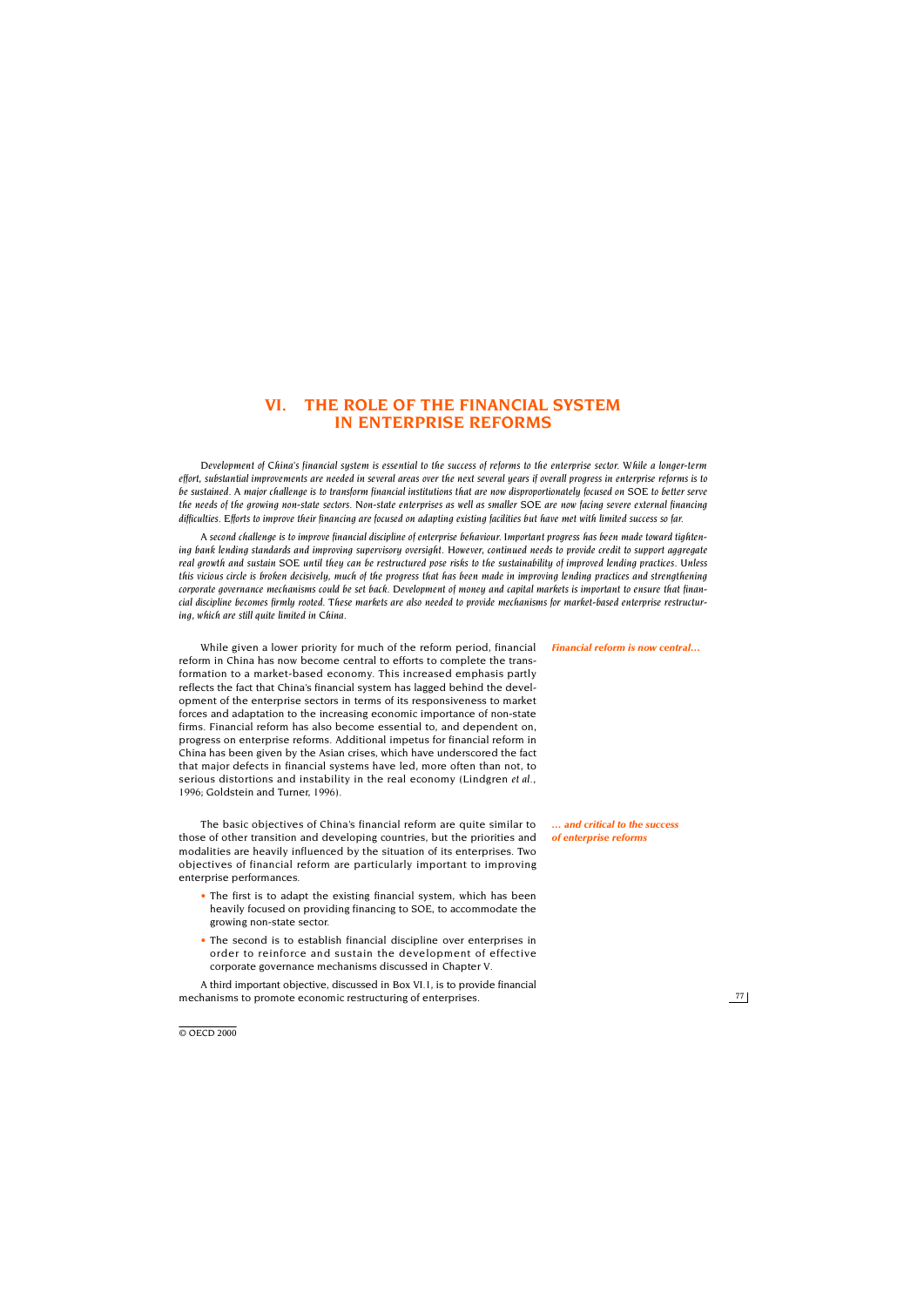### Box VI.1. **The role of the financial system in promoting industry re-organisation**

Financial facilities to facilitate M&A and other re-organisation are still quite limited in China. As indicated in Chapters III and IV, mergers, acquisitions, and other forms of reorganisation are largely initiated and controlled by government agencies. Certain of the asset management and holding companies, such as the Wuhan Asset Management Company described in Chapter V, have begun to promote mergers and acquisitions with enterprises outside their own group, but their activities are still quite limited. The stock markets have served as a catalyst for mergers and acquisitions – nearly 200 occurred among companies listed on the Shanghai Exchange in 1998 alone – but the impact is limited by the narrow segment of institutions that are listed. Further development of the stock markets and increase in the number and range of listed companies should provide a foundation for market based reorganisations as well as help to break down the still considerable barriers to mobility of enterprise operations across provincial boundaries. However more will be needed, including: completion of the corporatisation process so that equity stakes can be transferred; clarification of enterprises' ability to dispose of their assets; and development of investment banking facilities to provide financing and technical advice for business reorganisations.

The recent establishment of the bank asset management (BAMC) companies<sup>1</sup> to work out the NPL of the commercial banks potentially represents an important development in the financial system's role in enterprise restructuring. The key mandate of the BAMC is to maximise recovery value of the assets acquired from the banks.<sup>2</sup> While the scope of their operations remains to be clarified, initial indications after the formation of the first BAMC, Cinda Asset Management Company for the China Construction Bank, suggested that the companies would have considerable flexibility and a range of instruments in dealing with non-performing loans. These include: reorganisation and management changes of indebted enterprises, facilitation of mergers and acquisitions, debt-equity swaps, and resort to bankruptcy in cases of economically unsalvageable operations. The legal and administrative claims derived from the holding of enterprise debt, combined with the backing of central government authorities, potentially give the BAMC considerable leverage to promote restructuring and overcome administrative barriers to its accomplishment.

The initial operations of the BAMC in the latter half of 1999 focused on debt-equity swaps with larger SOE (see Chapter III). The operations have been carried out by the BAMC holding the debt together with the original bank creditor(s) and the enterprise or enterprise group itself. The debt-equity swap agreements have been linked to reforms mandated by the Company Law (in particular establishment of boards of directors and boards of supervisors) as well as reorganisation of operations.<sup>3</sup> However, major changes of enterprise senior management do not seem to have occurred, or at least have not been publicly announced. The agreements also do not seem to have imposed specific ongoing conditions on future performance or implementation of reforms. A provision in the agreements allows the BAMC to sell back the equity to the enterprise after several years if the BAMC would otherwise make a loss, but the degree to which this provision provides any effective conditionality remains to be seen. There is thus a concern that the program is seen as a "free lunch" by enterprises that does little to increase their incentives to improve their operations.

The broader effectiveness of debt-equity swaps in facilitating enterprise restructuring and in maximising the recovery value of BAMC assets remains to be seen. Economically successful reorganisations can involve concerted efforts over time. As holders of fixed income claims that need to be restructured, BAMC in principle have an ongoing influence on the restructuring process. By swapping the debt for equity, the BAMC gain a voice in selecting directors and senior management and in setting the strategic direction of enterprise operations. In practice, this influence is shared with other equity holders, with state asset management companies or government agencies retaining the controlling interest, at least in the case of larger SOE. The influence of the BAMC as equity holder is further limited given that formal claims and powers of minority equity holders in China are, if anything, weaker and less easily enforced than those of holders of fixed income claims. Continued holding of debt or other means may be most effective way for BAMC to promote successful restructuring in some circumstances, while debt-equity swaps are more effective in others. Thus BAMC are likely to need to retain flexibility in their instruments if they are to fulfil their mandate.

<sup>1.</sup> The four companies are: Cinda AMC (China Construction Bank), established in April 1999; Orient AMC (Bank of China); Huranga AMC (Industrial and Commercial Bank of China); and Great Wall AMC (Agricultural Bank of China). The latter three were established in November 1999. Together the four AMC are due to take on non-performing loans equal to 1.2 trillion yuan, or about 18 per cent of the total loans of these banks to the corporate sector.

<sup>2.</sup> According to an article published by the Xinhua News Agency (4 November 1999), business activities of the Cinda AMC will involve "… purchasing and performing trust management for non-performing loans accumulated by commercial banks; debt retrieval and restructuring; investment consulting; borrowing from financial institutions and applying to the central bank for re-lending funds; issuing bonds; direct investments; and various activities involving other sectors …." The article also notes that BAMC are authorised in principle to sell debt to overseas investors.

<sup>3.</sup> A series of well-publicised debt-equity swaps were announced during the second half of 1999 involving large SOE in a range of industries. Indicative examples are agreements signed with Anshan Iron and Steel (Liaoning Province) and Baosteel Group (Shanghai) in November of 1999. These deals, in which all four BAMC were parties, involve substantial reductions in debt loads in return for restructuring arrangements whose details have not been fully revealed.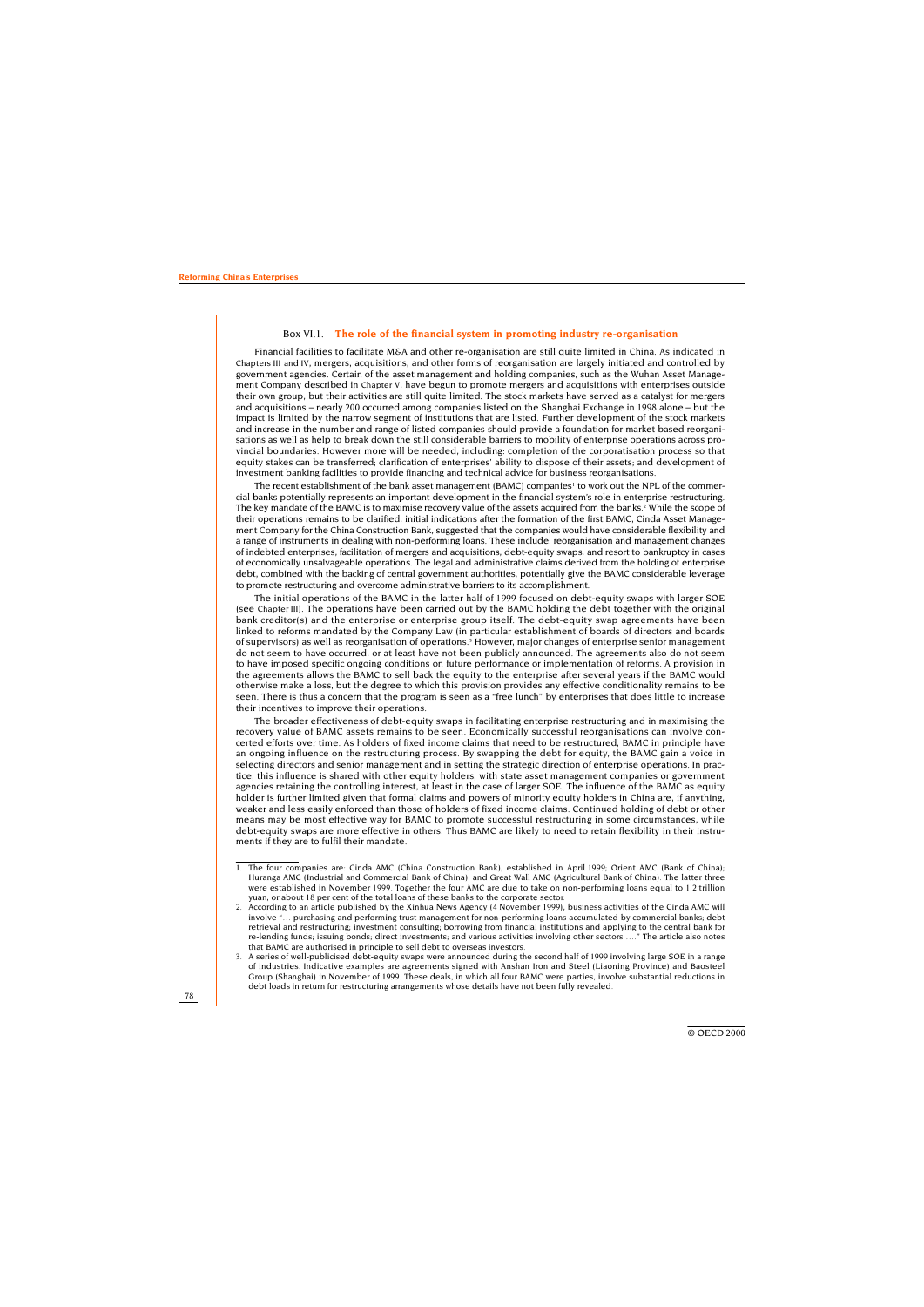Efforts to accomplish these objectives have focused on the commercial banks. The key priority is to establish commercial principles – based on the ability of a borrower to repay and other objective risks – as the basis for lending decisions, in place of the government mandates and other noncommercial considerations that have shaped credit allocation in the past. This is essential if the soft budget constraints that have led to much of the current problems of enterprises are to be corrected. To accomplish this objective, major priority is being given to: relieving banks of their non-performing loans and bolstering their capital; improving the capabilities of financial institutions to make commercially sensible and prudent lending decisions; and bolstering financial supervisory capabilities to maintain prudential standards within the financial system as a whole. Another important longer-term priority is to broaden and diversify financial outlets by encouraging the growth of financial intermediaries apart from the major commercial banks, and by further developing money and capital markets.

# **Providing adequate financing for enterprises**

The structure of China's financial system is similar in many respects to those of other developing countries in early stages of their financial development (Table VI.1; see also Woo, 1998; Pei, 1998). Most credit is allocated through a bank-dominated system of financial intermediaries whose activities are still fairly segmented (Wu, X., 1995). Money and capital markets are relatively limited in scope and breadth. Although the portion of enterprise financing provided by these markets has been growing, it remains small (Table VI.2). As in other Asian crisis countries, the limited development of capital markets has fostered the growth of enterprise debt levels and has served to concentrate commercial risks on the banking system.

| <b>Commercialisation of bank</b> |
|----------------------------------|
| lending is the top priority      |

*Banks dominate the financial system…*

|      | Institution type                         | Number<br>of entities        | Main sources of funds                                               | Main loan customers                                                          |
|------|------------------------------------------|------------------------------|---------------------------------------------------------------------|------------------------------------------------------------------------------|
| I.   | People's Bank of China (central bank)    |                              | Government                                                          | Commercial banks                                                             |
| II.  | Policy banks                             | 3                            | Government deposits                                                 | <b>SOE</b>                                                                   |
| П.   | Commercial banks                         |                              |                                                                     |                                                                              |
|      | A. "Specialised" state commercial banks  | 4                            | Individual and enterprise deposits SOE                              |                                                                              |
|      | B. Other nation-wide commercial banks    | 6                            | Individual and enterprise<br>deposits                               | SOE; larger non-state enterprises                                            |
|      | C. Regional commercial banks             | 8                            |                                                                     | Individual and enterprise deposits SOE; larger non-state enterprises         |
| III. | Urban co-operative/commercial banks      | n.a.                         |                                                                     | Individual and enterprise deposits Urban collective enterprises; smaller SOE |
| IV.  | Urban and rural credit co-operatives     | $50000$ <sup>1</sup> (rural) | 5 200 <sup>1</sup> (urban) Individual deposits                      | Urban and rural collective enterprises<br>(including TVE)                    |
| V.   | Trust and investment companies           | 240                          | Government entities and foreign Local governments; SOE<br>borrowing |                                                                              |
| VI.  | Securities companies                     | 97                           | Enterprises                                                         | Enterprises                                                                  |
| VII. | Finance, leasing and insurance companies | n.a.                         | Enterprises and individuals                                         | Local governments; enterprises                                               |
|      | VIII. Foreign banks <sup>2</sup>         | 162                          | Foreign depositors                                                  | Foreign-funded enterprises                                                   |

Table VI.1. **Major financial institutions in China**

1. Approximate figures.

2. Including branches and sub-branches of 13 foreign-funded and joint venture banks; and nearly 100 branches of foreign banks, mainly located in Beijing, Shanghai, Tianjin, and other cities in the coastal zone.

*Sources: China Financial Outlook, 1999; China Almanac of Banking and Finance, 1999*; Giradin and Ping, 1997; Kumar *et al*., 1997.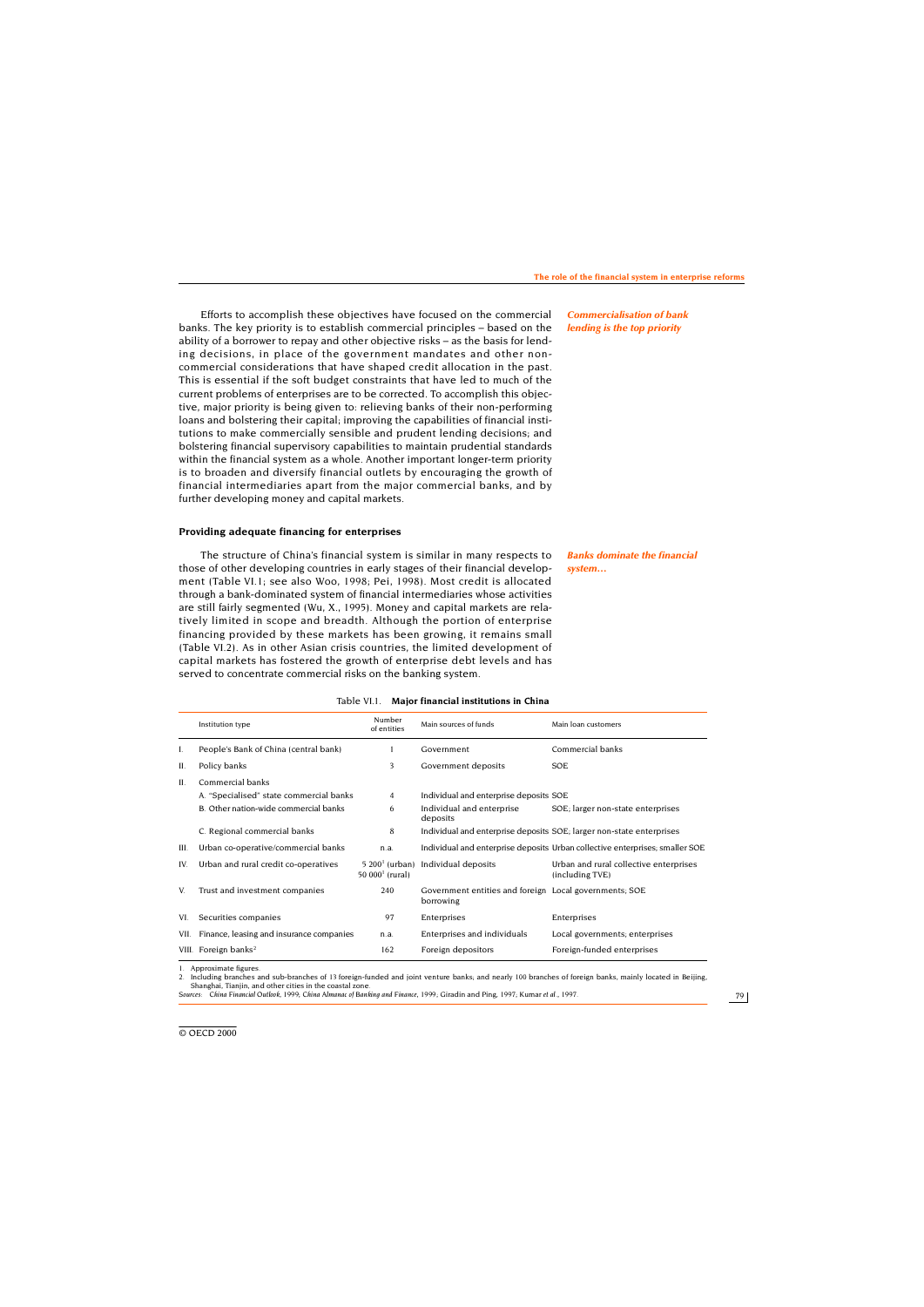|                                   | 1995           |            | 1998           |            |
|-----------------------------------|----------------|------------|----------------|------------|
|                                   | Value          | Share      | Value          | Share      |
|                                   | (billion yuan) | (per cent) | (billion yuan) | (per cent) |
| Total external funds raised       | 1 1 5 2        | 100        | 1 3 9 5        | 100        |
| Loans from financial institutions | 1014           | 88.0       | 1 1 5 2        | 82.6       |
| Funds raised from markets         | 138            | 12.0       | 243            | 17.4       |
| <b>Bonds</b>                      | 22             | 1.9        | 15             | 1.1        |
| Equity                            | 15             | 1.3        | 84             | 6.0        |
| Commercial bills                  | 101            | 8.8        | 144            | 10.3       |

# Table VI.2. **Sources of corporate funds**

*Source: China Financial Outlook, 1999*, p. 57.

*… and remain state owned* Three related features of China's financial system are distinctive and have important implications for the development of the enterprise sectors. First, virtually all domestic financial institutions are state-owned. Unlike European transition economies, which moved to privatise their banks and other financial institutions at a fairly early stage (OECD, 1997*b*), presently there are no plans in China to relinquish state ownership of existing financial institutions, although entry of new private institutions is encouraged in principal.

# *Concentration is exceptionally high*

The second distinctive feature is the overwhelming dominance of the four major state-owned commercial banks in credit allocation. These institutions account for 90 per cent of loans provided by the banking system, and nearly three-quarters of total loans to business (Table VI.3). This concentration is very high compared to most other developing and transition economies and well above the concentration ratio normally considered to be compatible with adequate competition.<sup>86</sup>

#### Table VI.3. **Lending by major classes of financial institutions** As of end-1998

|                                | Total loans<br>(billion yuan) | Percentage<br>of total | Loans<br>to non-financial<br>sectors<br>(billion yuan) | Percentage<br>of total |
|--------------------------------|-------------------------------|------------------------|--------------------------------------------------------|------------------------|
| Total                          | 8 9 6 4.7                     | 100                    | 8 1 4 9 .3                                             | 100                    |
| 4 major state commercial banks | 6 782.5                       | 75.6                   | 6 2 3 1 .4                                             | 76.4                   |
| Other commercial banks         | 655.5                         | 7.3                    | 531.4                                                  | 6.5                    |
| Rural credit co-operatives     | 953.4                         | 10.6                   | 881.4                                                  | 10.8                   |
| Urban credit co-operatives     | 462.2                         | 5.1                    | 400.8                                                  | 4.9                    |
| Trust and investment companies | 111.1                         | 1.4                    | 104.3                                                  | 1.3                    |

*Source: The People's Bank of China Quarterly Statistical Bulletin*, various issues.

# *… as is the focus on lending to SOE*

 *80*

The third distinctive feature is the concentration of financing on SOE. Although the share has declined in recent years, at least 80 per cent of the loans of the major state banks, and nearly 75 per cent of all commercial bank loans, are directed to SOE, while less than 10 per cent go to non-state enterprises.<sup>87</sup> SOE also typically enjoy preferred access to equity and bond market financing. The gap between the SOE share of commercial bank lending (and overall credit raised externally) and their share of output has increased substantially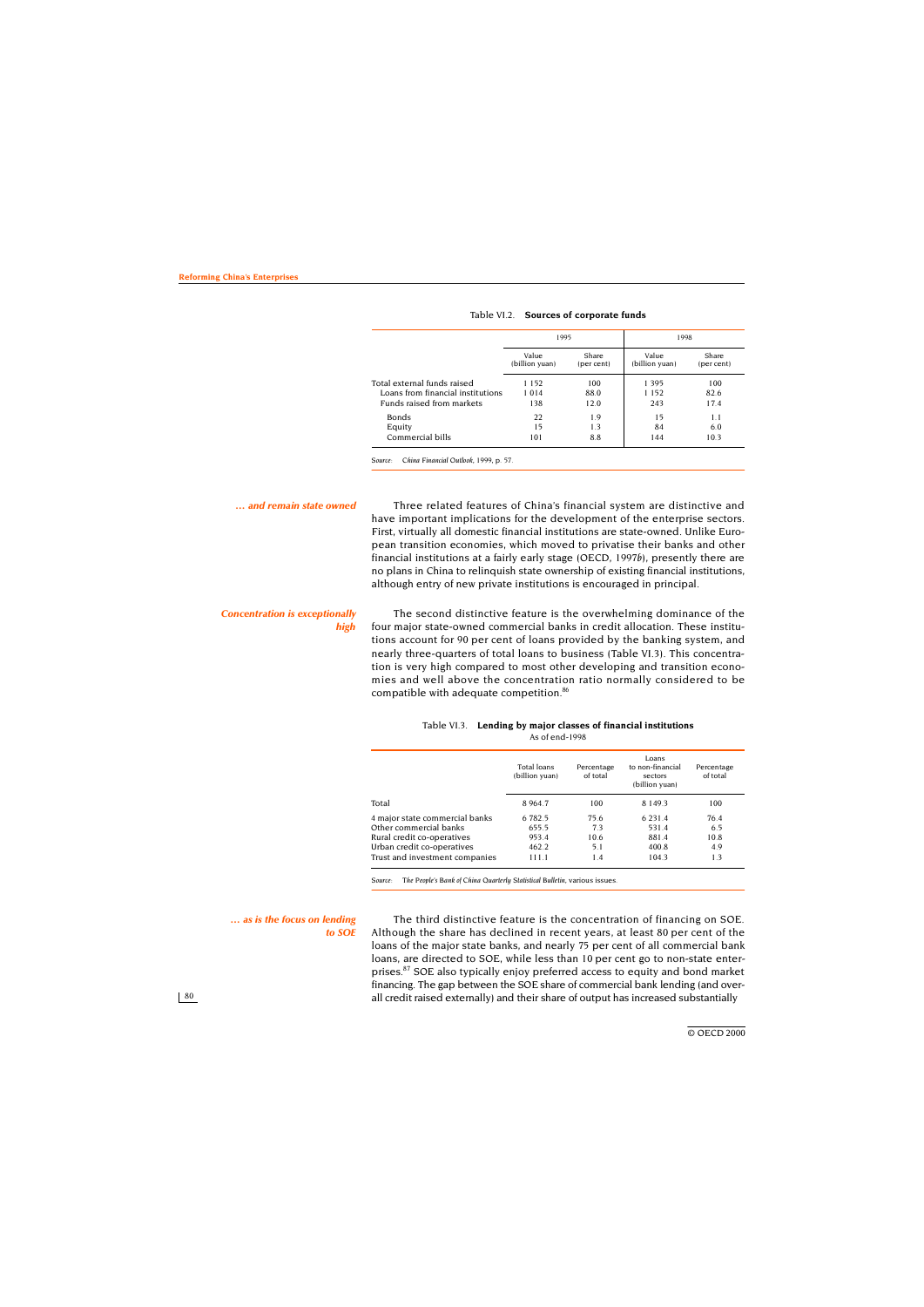since the early 1980s.<sup>88</sup> In contrast, non-state enterprises including collectives receive only a small fraction of commercial bank lending. TVE receive only limited bank credit: their borrowing, mainly from the Agricultural Bank of China, represents less than 3 per cent of the total loans of the four major state commercial banks. Urban credit co-operatives are the main formal source of external finance for urban collectives and private enterprises, while rural credit co-operatives are the main source of loans to rural private enterprises. Not surprisingly, non-state enterprises, with the exception of foreign-funded businesses, rely noticeably more on internal funds to finance their investment than do the SOE (Table VI.4).

Development of the stock markets in China is intended in part to broaden and augment financing sources for enterprises (Box VI.2). China's enterprises raised nearly 6 per cent of their total external funding<sup>89</sup> in 1997 from equity issues, although a substantial portion of those issues were sold on the Hong Kong and several other foreign stock exchanges. In terms of the overall stock market capitalisation ratio (Table VI.5) and the portion of their external funds raised from the markets, the size of China's stock markets is approaching that of a number of OECD countries. However, nearly all the listed firms are large SOE. Access to the domestic bond markets, which are relatively underdeveloped, is also mainly confined to larger SOE.

The concentration on SOE has left the most rapidly growing enterprise sectors dependent on a narrow segment of the formal financial sector. This situation has imposed certain handicaps: in particular, non-state enterprises tend to be more vulnerable than SOE to cyclical downturns or (in the case of foreign-funded enterprises) to sudden reductions in foreign capital inflows.<sup>90</sup> However, several factors have partly offset the limited access to funding and allowed non-state enterprises to flourish. First, since non-state enterprises are on average smaller and more labour intensive than SOE, their demand for

|                                                      | <b>SOE</b>    | Collectives   | of which TVE                | Individually<br>owned                                        |
|------------------------------------------------------|---------------|---------------|-----------------------------|--------------------------------------------------------------|
| Total investment (billion yuan)                      | 1 536.9       | 419.2         | 323.3                       | 374.4                                                        |
| Source (per cent of total funds raised) <sup>2</sup> |               |               |                             |                                                              |
| State appropriations                                 | 7.0           | 2.2           | 2.8                         | 0.0                                                          |
| Domestic loans                                       | 23.3          | 15.3          | 13.7                        | 6.4                                                          |
| Foreign sources                                      | 4.3           | 6.4           | 7.4                         | 0.1                                                          |
| Own sources                                          | 49.9          | 57.0          | 58.4                        | 84.9                                                         |
|                                                      | Jointly owned | Share-holding | Foreign-funded <sup>1</sup> | Hong Kong,<br>China/Macao,<br>China/Chinese<br>Taipei funded |
| Total investment (billion yuan)                      | 6.0           | 194.7         | 164.0                       | 133.4                                                        |
| Source (per cent of total funds raised) <sup>2</sup> |               |               |                             |                                                              |
| State appropriations                                 | $0.5^{\circ}$ | 0.9           | 0.1                         | 0.2                                                          |
| Domestic loans                                       | 29.4          | 30.3          | 12.9                        | 18.9                                                         |
| Foreign sources                                      | 1.3           | 9.0           | 56.1                        | 43.4                                                         |
| Own sources                                          | 57.5          | 44.0          | 22.4                        | 23.1                                                         |

Table VI.4. **Enterprise investment by financing sources, 1998**

1. Excludes economic units funded by entrepreneurs from Hong Kong, China; Macao, China; and Chinese Taipei.

2. Excluding miscellaneous and unallocated funds. Hence the proportions do not add to 100 per cent.

*Source: China Statistical Yearbook, 1999.*

*Equity markets are another funding source*

*But financial outlets for the non-state sector remain narrow*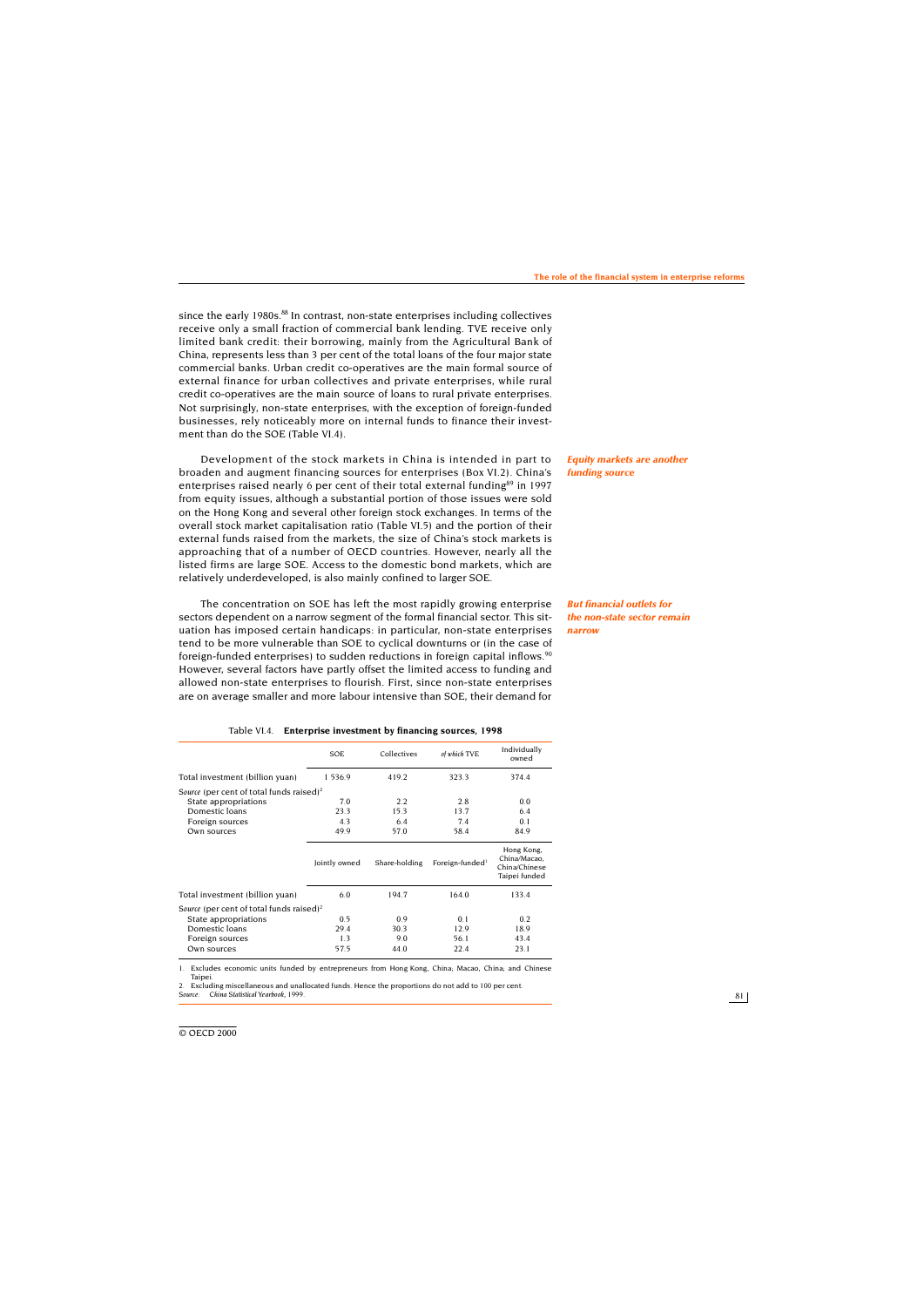#### Box VI.2. **Development of the stock markets in China**

In the early 1990s, China became the first transition country to establish a formal stock exchange by opening two national stock exchanges. The Shanghai Securities Exchange and the Shenzhen Securities Exchange were formally opened in December 1990 and in July 1991, respectively. By the end of 1999, some 912 firms – mostly large SOE – were listed on the two national stock exchanges and the overall stock market capitalisation reached about one third of China's GDP. The development of China's stock markets has been hampered by excessive government control, segmented market structure (see below), insufficient liquidity, lack of transparency, and an underdeveloped legal and regulatory framework. More recently, however, the authorities have been accelerating efforts to develop and better regulate the stock markets. The major motivation behind these efforts is twofold: to broaden and augment financing sources for SOE; and to strengthen external financial discipline and the corporate governance of large SOE.

#### **Listing procedures and share structure**

Until very recently, the operation of China's stock markets had remained subject to extensive administrative control and intervention. The access to the stock markets was strictly controlled by the State Council, which decided the number of firms to be listed and the amount of capital to be raised. Each province was subsequently given a quota of new listings, and the selection of firms to be listed was influenced greatly by political considerations at the provincial level. This practice was ended in principle by the recent decision to give China Securities Regulatory Commission (CSRC) sole responsibility for decisions concerning initial public offerings (IPO), thereby taking away provincial authorities' ability to manipulate the listing procedures. Before their IPO, companies are required to implement the changes mandated by the Company Law and undertake the restructuring process required by CSRC. Private companies have largely been prohibited from either listing or assuming majority control of listed firms through market takeover. Firms in the non-state sectors represent only about 3 per cent of domestically listed companies and comprise less than 10 per cent of market capitalisation.

As in other countries, China's stock markets consist of the primary market where firms make their initial offering, and the secondary market where the stocks are traded. There are various types of shares issued in China, including: state shares (owned by the state); legal person shares (owned by corporate or other institutional units with legal person status, and which in practice are mainly state-owned); individual shares (owned by individual Chinese citizens, also known as A-shares); and domestically-listed foreign-held shares (available only to foreigners, known as Bshares). The government has attempted to maintain a rigidly segmented securities market (between A-share markets and B-share markets) because of concern about potential evasion of foreign exchange controls. State-owned shares include shares directly owned by state agencies and those owned by legal persons. The trading of directly state-owned shares on the secondary market is prohibited and that of legal person shares is mostly confined to other legal persons. Thus, state-owned shares constituting nearly two-thirds of all shares issued are effectively removed from active secondary trading, significantly limiting the liquidity of the secondary market in China.

#### **The regulatory framework**

The CSRC and State Council Securities Commission (SCSC) were established in October 1992, with the aim of strengthening regulation of the securities market. Since then, the CSRC had been strengthened and in 1998 it was granted sole power for securities market regulation and supervision, after being merged with the SCSC.

China's first Securities Law was adopted in December 1998 and took effect in July 1999. The passage of the Law represents a major step toward well-regulated, transparent securities markets in China. Among other provisions, the Law imposes greater discipline on and more clearly defines the obligations of market participants, including listed companies, their directors and officers, underwriters, brokers, dealers, and law and accounting firms. It also stipulates transparent procedures for examining and approving applications for stock issuance and listing, toughens penalties on false disclosure and improper trading activities, forbids brokerage firms from mixing their own and clients' money to trade shares, and bans banks and SOE from speculating on the secondary market.

There was also an important amendment to the 1985 Accounting Law, aimed at "restoring the independence of accounting activities and increasing the transparency of accounting information". Under the new law, company managers, rather than accountants, are held legally responsible for the truthfulness of accounting information, while the accountants are to be responsible in their own professional capacity rather than acting on behalf of the state and the enterprise. The law also stipulates higher standards for accounting information released by listed companies. The CSRC has also announced new rules strengthening disclosure requirements in other areas, such as board decisions relating to dividends, explanations of corporate decisions to not declare dividends, and more disclosure of large transactions. The CSRC has also required firms to publish annual reports on-line in addition to the newspaper announcements that were formerly required.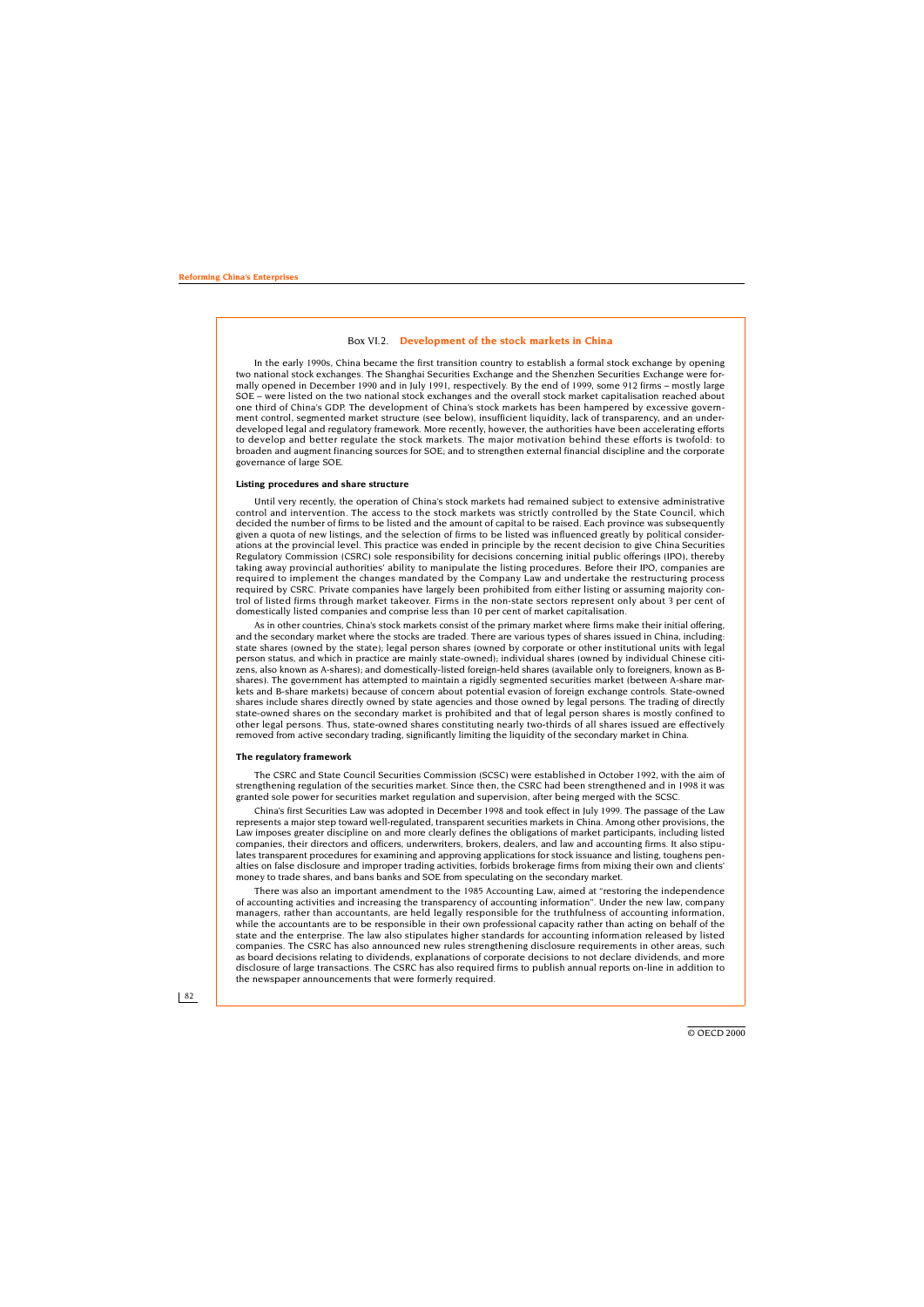|                      | Stock market capitalisation/GDP (%) | Number of listed firms |
|----------------------|-------------------------------------|------------------------|
| China                | 24 (1998)                           | 912 (1999)             |
| Korea                | 29 (1996)                           | 748 (1998)             |
| Thailand             | 15                                  | 431                    |
| India                | 34                                  | 5843                   |
| Indonesia            | 7                                   | 282                    |
| Mexico               | 39                                  | 198                    |
| Brazil               | 31                                  | 536                    |
| Japan                | 66                                  | 2 3 8 7                |
| Germany              | 39                                  | 700                    |
| <b>United States</b> | 144                                 | 8851                   |

#### Table VI.5. **Comparative stock market statistics**

1997 data except as otherwise noted

*Sources:* World Bank, *World Development Indicators, 1999; China Financial Outlook*, 1999.

external funds is relatively less. Second, enterprises in a number of other developing countries, such as Russia and Mexico<sup>91</sup> seem to have been able to grow substantially without having much access to bank credit or other formal established financial intermediaries. This success is partly attributable to the availability of informal financing facilities, such as inter-enterprise lending and the "curb" markets that became major sources of financing in Korea during the 1980s. Anecdotal evidence suggests that such informal financing channels, which are not officially sanctioned, are very active in China. Third, the relatively lax lending standards that have prevailed in the financial system, together with the substantial influence of local government officials over lending decisions, have partly offset the otherwise less favourable access of collectives to bank loans.

This situation has changed greatly in recent years as a result of financial reforms to commercialise bank lending and improve prudential standards (see next section). Bank lending standards have become noticeably more stringent. As a consequence, bank credit has become much more difficult to obtain for a substantial segment of the enterprise sector. Credit availability to larger SOE, particularly those designated to form the strategic core of the public sector, has been least affected by the change. Partly because they retain the implicit financial backing of the government, these enterprises continue to be accorded preferential status in bank lending and enjoy relatively greater access to other credit channels.

However, numerous reports indicate that collectives as well as smaller SOE are encountering great difficulty in obtaining new bank loans (see World Bank, 1999; Chen, 1999). Their difficulties stem not only from the reluctance of bank lending officers to extend loans to enterprises that do not, for most part, enjoy the access to government funds, implicit government guarantees or other preferences given to many large SOE. A large fraction of small and medium-sized SOE and collectives are either not creditworthy, or are only marginally creditworthy by virtue of their high debt loads and low, or negative profitability. Even in the case of creditworthy smaller SOE and non-state firms, lack of experience in credit assessment together with limited accounting systems and the poor transparency of enterprise accounts makes it difficult for loan officers to identify the good credit risks.

# *Lending standards have tightened…*

*… leading to a credit squeeze on non-state firms and SME-SOE*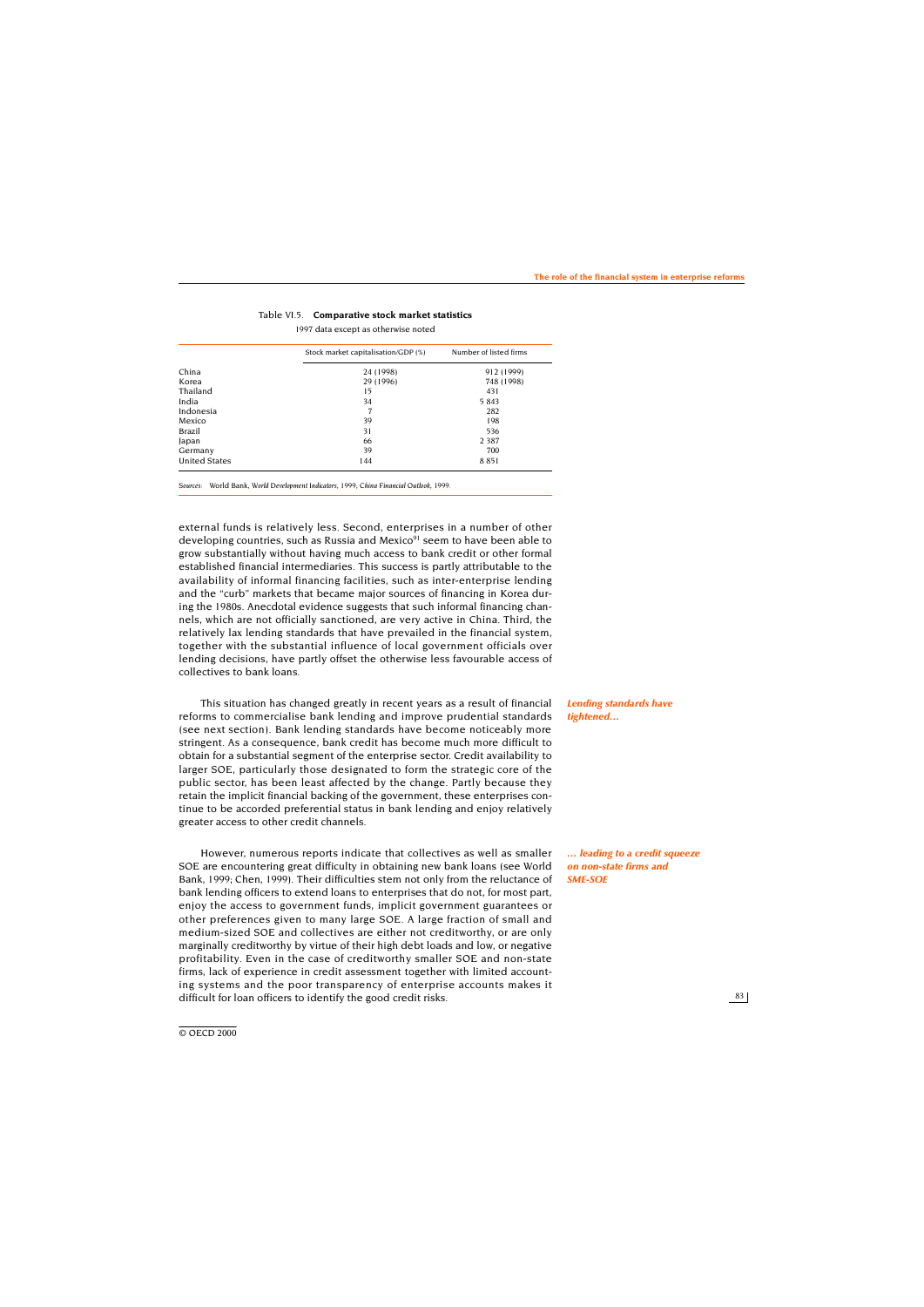*84*

| <b>Bank lending growth has</b><br>slowed sharply                                     | While difficult to gauge in the aggregate, the "credit crunch" faced by<br>China's enterprises as a result of these conditions appears to be significant.<br>One indication is the marked slowdown in total bank lending that became<br>evident in the latter half of 1997, following the formal suspension of credit<br>quotas at the beginning of that year. The slowdown seems too abrupt and<br>pronounced to be fully explained by the more gradual decline in nominal<br>GDP growth since 1996, and suggests restrictions on credit supply have<br>played a role. Other evidence (Chen, 1999) indicates that credit limitations<br>have impeded growth of TVE in recent years. <sup>92</sup>                                                                                                                                                                                                                                                                                                                                                                                            |
|--------------------------------------------------------------------------------------|-----------------------------------------------------------------------------------------------------------------------------------------------------------------------------------------------------------------------------------------------------------------------------------------------------------------------------------------------------------------------------------------------------------------------------------------------------------------------------------------------------------------------------------------------------------------------------------------------------------------------------------------------------------------------------------------------------------------------------------------------------------------------------------------------------------------------------------------------------------------------------------------------------------------------------------------------------------------------------------------------------------------------------------------------------------------------------------------------|
| <b>Steps are being taken to</b><br>improve credit availability                       | Authorities have been taking a number of steps to improve credit avail-<br>ability in the near term and to broaden financial outlets for non-state enter-<br>prises over the longer term. Beginning in 1998, the commercial banks were<br>given a mandate to develop special facilities for lending to creditworthy SME.<br>However, these facilities do not seem to have greatly eased the funding<br>squeeze faced by these enterprises. More recently, authorities have sought to<br>increase liquidity of smaller commercial banks and other lending institutions<br>that are generally better ending positioned to evaluate creditworthiness of<br>smaller enterprises. Some of the lending authority taken away from local bank<br>offices during earlier reforms has also been reinstated in order to alleviate<br>bottlenecks arising from the concentration of decisions in higher offices. Reg-<br>ulations are also being relaxed to allow SME to issue corporate bonds,<br>although larger enterprises still have the preferred access to what is still a<br>fairly small market. |
| including credit guarantees                                                          | Beyond the near term, credit guarantee mechanisms are seen as a major<br>instrument for improving the access of SME to credit. A number of provinces<br>and cities are experimenting with a "mutual" guarantee system funded by the<br>enterprises and supplemented in some cases by contributions from local<br>governments. <sup>93</sup> Several of the organisational forms envisaged in the divesti-<br>ture of smaller SOE, notably leasing and contract forms, should help to<br>encourage further development of inter-enterprise funding mechanisms.<br>Some academic experts have also advocated development of an over-the-<br>counter market to provide access to equity financing for small- and medium-<br>sized SOE as well as non-state enterprises.                                                                                                                                                                                                                                                                                                                          |
| <b>Longer-term priorities:</b><br>increase bank lending to non-<br>state enterprises | Nevertheless, these steps are unlikely to be sufficient to provide the<br>funding facilities that will be needed as more enterprises shift to the non-<br>state sector and state control shrinks to the strategic core. The longer-term<br>strategy to provide these facilities has three elements. The first is to con-<br>tinue to facilitate and encourage expansion of lending by the larger state<br>commercial banks to non-state firms. The large banks probably have ade-<br>quate incentives to lend to creditworthy non-state enterprises; however<br>given their bureaucratic structure and traditional orientation toward SOE,<br>these banks are not especially well placed to identify good credit risks<br>among such firms.                                                                                                                                                                                                                                                                                                                                                   |
| foster growth of other<br>financial institutions                                     | The second element is to foster the growth of the commercial banks and<br>financial institutions with the greatest comparative advantage in lending to<br>SME and non-state enterprises. The recent permission granted to two<br>regional banks (Pudong Development Bank and Shenzhen Development<br>Bank) to list on the stock market is seen as an initial move by authorities to                                                                                                                                                                                                                                                                                                                                                                                                                                                                                                                                                                                                                                                                                                           |

provide additional capital that will be needed for expansion of these institutions.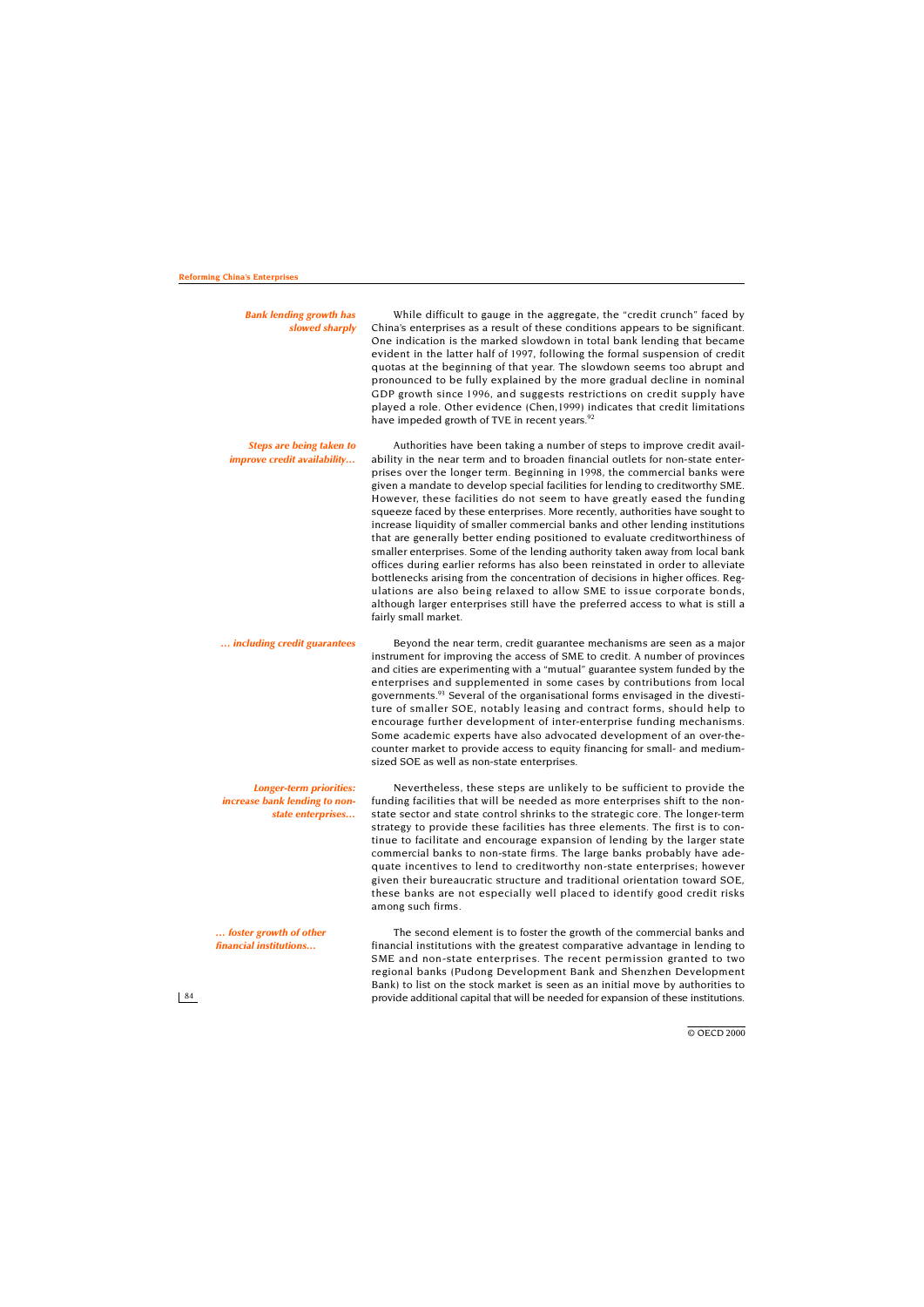However, the institutions will also need to be able to increase their funding base, which in turn will depend upon further development of interbank and other markets for wholesale deposits.

The third element is to expand participation by foreign banks and other foreign financial institutions. These institutions, either through wholly owned operations or through joint-ventures with existing domestic institutions, may ultimately come to play an important role in financing the enterprise sector once the financial opening provisions mandated by China's recent agreement with the United States government on WTO entry come into effect. However, as the experiences in several OECD countries such as Japan and Korea have shown, the capacity of foreign banks to engage in lending to enterprises depends on their access to local currency funding. Given the difficulty and expense of setting up retail deposit networks, this access will depend critically on their ability to attract enterprise deposits and to tap the domestic money markets.

# **Establishing financial discipline**

The incentives provided by the financial system, together with competition in product and factor markets, are critical to the external environment that determines whether ownership structures, boards of directors, and other mechanisms of corporate governance result in economically efficient enterprise behaviour. A number of serious financial and macroeconomic problems experienced by OECD countries during the 1980s and 1990s can be traced to breakdowns in financial discipline. Examples include: the savings and loan crises in the United States; the real estate bubbles and excessive debt accumulations during the late 1980s in the United Kingdom and several Nordic countries, which subsequently led to severe recessions in the early 1990s (Edey and Hviding, 1995); and the property market bubbles in Japan during the latter 1980s. Similar distortions in the financial system, aggravated by deficiencies in accounting and credit assessment systems and poor transparency of enterprise operations, were also major contributors to the 1997 crises in several Asian countries (World Bank, 1998). Together with improved corporate governance, financial discipline will be critical in determining whether the near-term gains from economic restructuring in China are translated into sustained improvement in enterprise efficiency and profitability.

While product market competition is reasonably well established in the majority of industries (World Bank, 1994), China's financial system has retained vestiges of the central planning regime that have largely prevented it from providing the oversight and financial market discipline necessary for efficient enterprise behaviour. The most serious defect has been the use, until recently, of banks as quasi-fiscal agents to provide "soft" credit based on central or local government plans (Lardy, 1998; Steinfeld, 1998; Gao and Schaffer, 1998). The provision of soft credit was a key factor in the excessive and inefficient investment and excessive debt accumulation that occurred during the investment boom of 1993-1995 (Wu, J., 1995). As indicated in Chapter II, increased management autonomy appears if anything to have aggravated these problems by affording enterprises greater freedom to respond to the perverse incentives in the financial environment. That the financial environment is essential is further supported by evidence, cited in

*… and increase foreign participation*

*Financial discipline is essential to effective corporate governance*

*"Soft" credit from banks has caused major problems*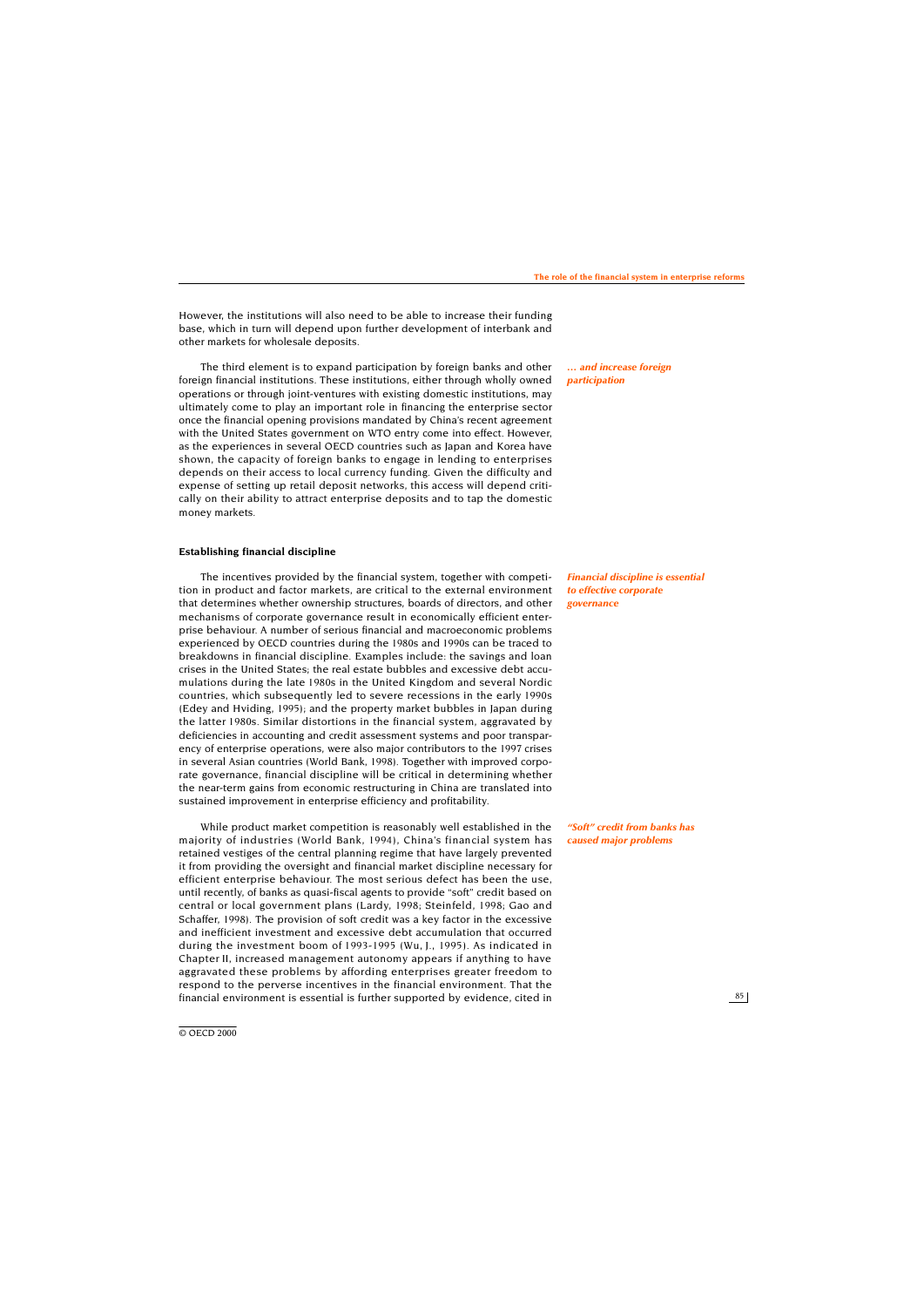Chapter V, that enterprises that have gone furthest in governance reforms often perform more poorly than those less far along in those reforms.

*Financial intermediaries and markets are both necessary…*

Debate continues in the literature as to the elements of the financial system that are most necessary to sustain good corporate governance. Financial markets, particularly the equity market, play a major role in Anglo-Saxon countries while banks play the key role in continental Europe and Japan. In China as well as other developing countries, the question is not whether to develop one or the other. Both are ultimately necessary, but there remains a question of the priority to be given to their development.

*… but financial markets in China are limited…*

*… and banks are the key to effective discipline in the medium term*

*Financial discipline rests on a credit culture*

However, financial markets that can exercise effective oversight take some time to develop. Admittedly, the stock markets have provided, through their listing requirements, incentives for companies to improve disclosure and implement corporate governance reforms.<sup>94</sup> However these incentives are blunted by the relatively small number of firms admitted to the market each year as well as by the predominance of small investors with limited experience and resources for evaluating the performance of the listed companies.95

Two further considerations suggest that reforms to improve the effectiveness of the banking system, and to a lesser extent other financial intermediaries, are likely to be most critical to improving enterprise performance in the circumstances that China is likely to face for much of the next decade. First, limited information and lack of transparency concerning enterprise operations hamper effective oversight by open financial markets and increase the comparative advantage of "insider" financial stakeholders, notably banks. A second and more practical consideration is that the process of working out large non-performing loans of the enterprise sector unavoidably affects the relations between banks and their business customers and requires special attention to restore the incentives for banks to provide financial discipline. These considerations are supported by historical experience; in particular, financial reform efforts in Eastern European transition countries have given greatest emphasis to establishment of effective market-based banks and other financial intermediaries in the initial stages (OECD, 1997*a* and 1997*b*; Blommestein and Spencer, 1994).

Development of an internal "credit culture" is the fundamental requirement if financial intermediaries are to exercise effective discipline over enterprise behaviour (see Group of Ten, 1997). A credit culture means that ability to repay is the overriding consideration in extending loans and risk is the primary factor shaping the terms on which loans are made. Creation of a credit culture requires good corporate governance of the financial institutions including: management accountability; effective internal controls and incentives to accurately assess risk; and effectively functioning boards of directors and other mechanisms to ensure that managers act in the interest of owners. In addition to these requirements, an effective system of prudential supervision and oversight is essential if the financial system is to remain stable and provide the proper incentives to enterprises. Identifiable failures in the regulatory process, ranging from severe moral hazard to lax oversight of financial institution practices to excessive forbearance in addressing known problems, have figured prominently in nearly all the major financial crises cited earlier.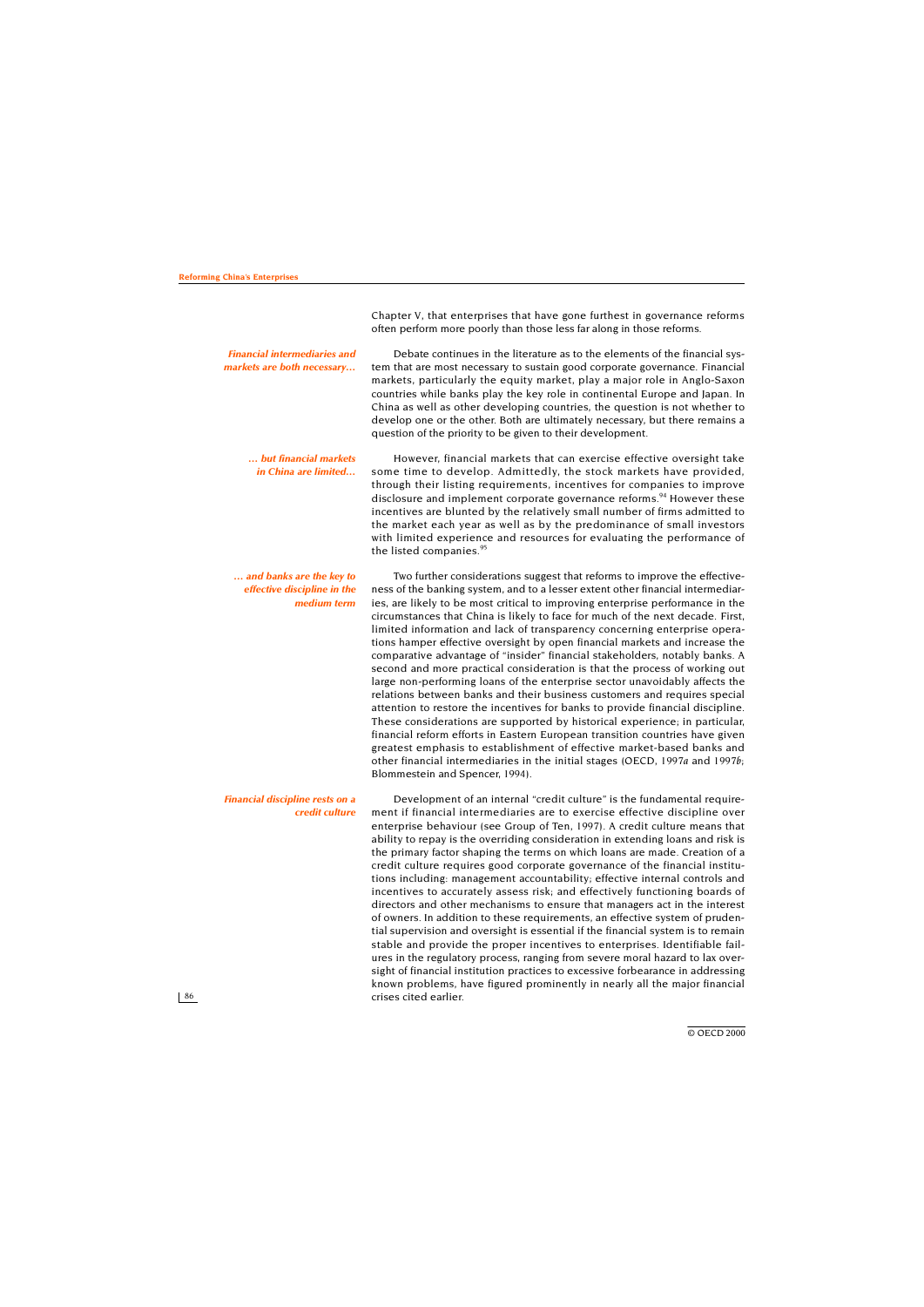*Financial discipline is impaired* 

In China, the establishment of a credit culture has been greatly impaired by three factors. First, the *capability* of financial institutions to maintain prudent lending standards has been constrained until recently by the use of the four major banks to extend loans on the basis of non-commercial criteria (Cheng and Cheng, 1998; Bouin, 1997). Officially designated "policy loans" include government directed credit to designated sectors or projects regardless of the objective creditworthiness of the borrower or the commercial viability of the project. However, a substantial further portion of bank loans are effectively policy loans. Local officials, who have had considerable influence over the local offices of the commercial banks,<sup>96</sup> have been able to divert lending to speculative or other commercially questionable projects. Banks typically have been required to supply credit to allow loss-making SOE to maintain their operations and pay their workers.

Second, *incentives* to maintain a credit culture have been severely blunted by the dominance of formal and informal policy lending and by the fact that the banks are themselves state-owned institutions in which profit and avoidance of losses have traditionally been viewed as (at best) secondary priorities. Incentives to hold enterprises accountable for their obligations have been further limited by the lack of effective legal and administrative mechanisms, in particular foreclosure and bankruptcy, for enforcing loan contracts. Third, lack of *information* further impairs the credit culture of financial institutions. Information necessary for effective credit assessment and monitoring of loan performance is, as in many developed countries, severely limited by inadequate accounting systems and generally poor information available about enterprise performance. Particularly for the largest commercial banks, the large number of branches spread over a wide and diverse geographic area makes it difficult for senior management to maintain adequate internal controls; and also complicates the task of central bank supervisors in maintaining effective oversight.

These deficiencies have been greatly increased by the high level of nonperforming loans (NPL) of the major commercial banks. According to official figures, NPL are around 15-20 per cent of the total loans of the four major commercial banks; but outside estimates suggest they could be more than twice as large (*e.g.* Lardy, 1998). Maintenance of sound lending standards is exceedingly difficult under such circumstances: international experiences indicate high NPL levels reduce incentives for banks to rigorously assess credit worthiness, monitor loan performance, or enforce loan contracts (Lindgren *et al.*, 1996).

Since 1995, extensive reforms have been underway to establish sound lending standards and improve prudential standards. In that year, three new specialised ("policy") banks were established to take on the policy loans of the commercial banks. A new banking law that came into effect in 1996 made bank management accountable for loan performance. In 1997, the central credit plan (the system of credit quotas for the major commercial banks and their branches used for credit allocation) was formally abolished. These steps have been accompanied by measures within the commercial banks to implement sound lending practices. These include: the use of internal credit rating standards based on enterprise credit history and financial conditions; and the establishment of strict accountability of individual loan officers and their senior managers for containing non-performing loans.<sup>97</sup> To reduce the undue

*… and poor incentives and information*

*High NPL levels greatly aggravate the problems*

*Extensive efforts are being made to address the weaknesses*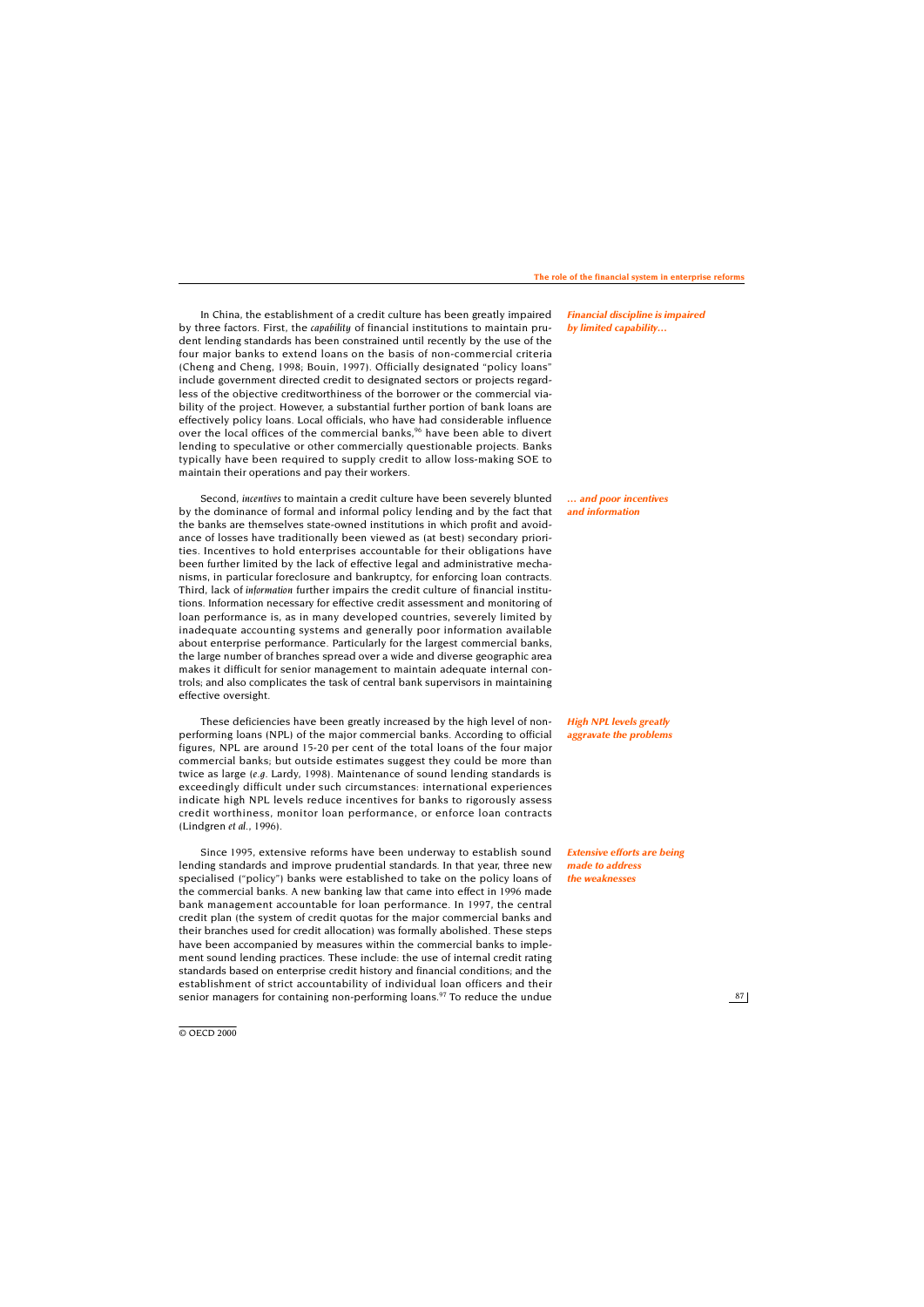influence of local government officials, authority for granting loans was shifted from local offices to provincial head offices; although, as noted earlier, this policy has since been partially reversed.

*NPL are being addressed* A major further step was taken in 1999 with the establishment of four bank asset management companies (BAMC) to take on the non-performing loans of the four major commercial banks that were incurred before 1996.<sup>98</sup> The BAMC are authorised to acquire 1.2 trillion yuan of NPL, amounting to nearly 18 per cent of the total loans of the four major commercial banks. Establishment of separate entities to deal with NPL allows more flexible means to work out the loans,  $99$  and is consistent with "best practices" as they have emerged from international experiences.<sup>100</sup> However, the portion of NPL being transferred is significantly below outside estimates of their level, and does not provide any explicit accommodation for loans that become classified after 1995.

> Considerable effort is also being made to address deficiencies in information needed to assess credit worthiness and monitor loan performance. These include programmes to upgrade accounting skills and standards. To further improve bank lending standards and practices, a new loan classification system was introduced on an experimental basis by the People's Bank of China (PBOC) in 1996. This system is based on international standards and, in principle, is more "forward looking" in identifying potential problem loans than the essentially backward-looking system that has been used traditionally.<sup>101</sup> Commercial banks have also been given somewhat greater flexibility to vary interest rates from official benchmark levels in order to better incorporate risk in loan pricing.<sup>102</sup> An important further step is the development of a national "credit registry" system under the auspices of the People's Bank of China together the commercial banks similar to those used in Germany, Italy, and several other European countries. The purpose of the credit registry is to provide information to potential lenders about the outstanding loans, credit history, and financial performance of loan applicants.<sup>103</sup>

> Finally, steps have also been taken to upgrade financial supervisory capabilities and improve prudential standards of non-bank financial intermediaries. Under the 1999 reorganisation of the PBOC, supervisory oversight of local commercial bank operations was shifted from the central bank's local and provincial offices to nine nearly created regional ("mega") branches. The intent is to further reduce the undue influence of local governments on credit expansion. PBOC supervisory authorities have also moved forcefully to strengthen supervision and curb financial abuses. They have moved to curtail unsanctioned activities of trust and investment companies (and closed several) and forced banks to divest their trust and investment company subsidiaries. They have also converted urban credit co-operatives into commercial banks subject to banking sector regulations; and are moving to tighten supervision of the operations of rural credit co-operatives, which are reported to be in serious financial difficulties.<sup>104</sup>

*Overall, important progress has been made*

Taken as a whole, these financial reform measures taken so far represent important and necessary progress toward establishing financial discipline. There is widespread agreement that loan standards and credit quality have improved significantly since 1996. The information needed to sustain these

*Accounting and loan classification systems are being upgraded*

*Financial supervision is being strengthened*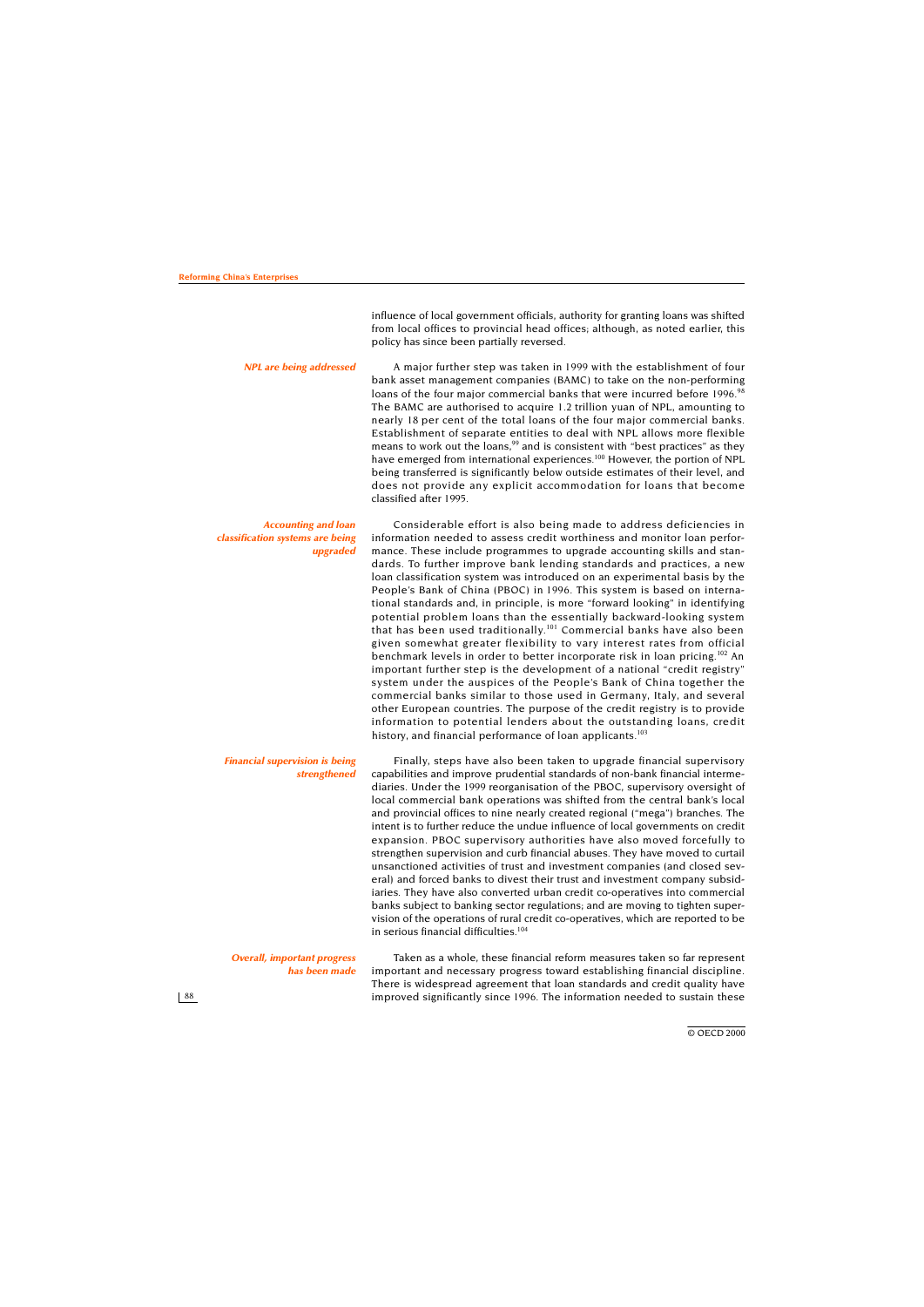standards should improve further as accounting, loan classification, and other financial control systems mature. Efforts to improve supervision and curb financial abuses should also help to bolster financial discipline, as well as reduce threats to financial stability.

However, important as they are, the present measures are unlikely to be sufficient by themselves to ensure that the improvement in financial discipline goes far enough, or even that existing gains will be preserved. Establishment of governance structures for the commercial banks is only beginning. As indicated in Chapter V, further liberalisation and development of capital markets will be needed before they can serve as a major force for good corporate governance or financial discipline. In addition to these necessarily longer-term processes, there is a pressing need to relieve two key and closely related bottlenecks that threaten to halt or even set back current reforms.

First, despite official intentions, there are several reasons to believe that state commercial banks continue to make substantial amounts of policy loans – that is credits that do not satisfy rigorous commercial standards but are extended for other reasons – even if they are not explicitly designated as such. Given the large fraction of SOE that are making losses, aggregate loan growth is stronger than would be expected if sound commercial loan standards were being rigorously applied across the board. In 1998, commercial banks were required to provide matching loans to supplement the government's infrastructure spending programme.<sup>105</sup> Periodic statements by government officials urging banks to increase lending for technical purposes, or to support restructuring in particular sectors, also suggest that the transition to commercial lending standards remains incomplete.<sup>106</sup> This situation reflects the fact that the fundamental conditions underlying policy lending and the use of bank loans for fiscal purposes, namely scarce government financial resources and the financial weakness of a large segment of enterprises, persist. However, continued policy lending undermines and limits the effort to instil rigorous lending standards by sending mixed messages to loan officers and senior bank management. If continued, it is also likely to erode lending standards and circumscribe any gains in financial discipline.

Second, despite its substantial scale, the current programme to work out bank NPL is unlikely to prove sufficient. The experience of OECD as well as many non-OECD countries indicates that the existing stock of bank NPL needs to be dealt with fully and decisively, and the fundamental factors that led to the NPL ("flow problem") corrected, if banking sector financial problems and their repercussions are to be resolved in a lasting fashion (Lindgren *et al.*, 1996; Goldstein and Turner, 1996). Neither condition has yet been met in China. If outside estimates of NPL are at all accurate, substantial amounts of loans remain with commercial banks that are likely to prove non-performing in the future. Moreover, continued policy lending indicates that the underlying factors behind the growth of NPL have not been fully eliminated. While it is too early to assess whether NPL on bank books will again grow to critical levels, experiences of other countries indicate that banking sector problems are very likely to recur in such circumstances. For example, banks in Hungary had to be recapitalised on four successive occasions during the first half of the 1990s (OECD, 1997*b*). Moreover, current measures will at best only partially restore the financial soundness of the major banks. Evidence suggests that such partial restorations tend to do little to raise bank incentives to

*Bottlenecks need to be relieved soon in two areas: ending policy lending…*

*… and completing the resolution of bank NPL*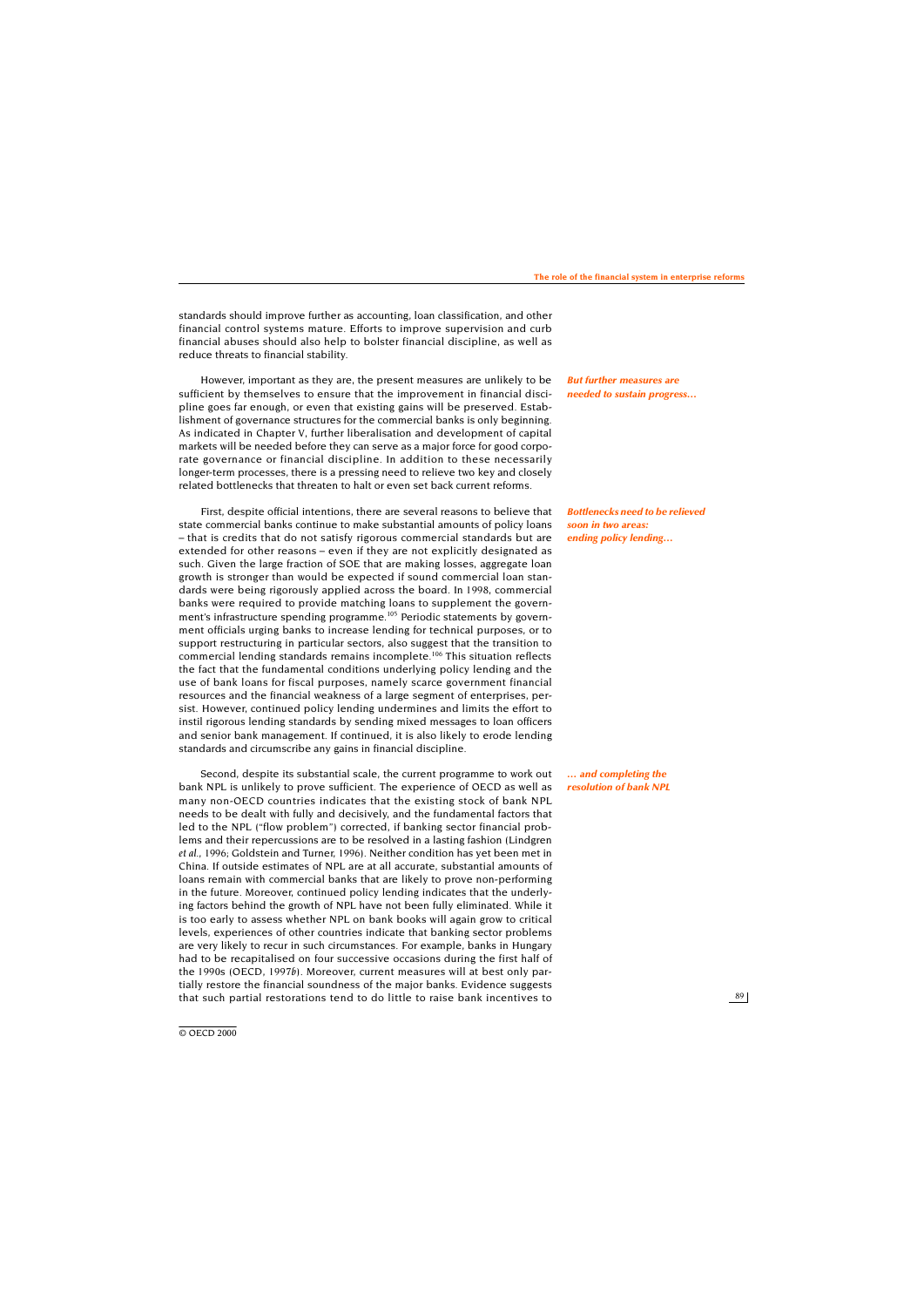*Government control of the largest banks poses special problems*

maintain sound lending standards or effective loan monitoring (Aghion, Blanchard and Carlin, 1994).

Finally, although perhaps not as critical in the near term, the close government control of the four major commercial banks, although it may have helped in improving lending standards in the near-term, is also likely to complicate the task of sustaining financial discipline by banks over the longerterm. Until recently, the banks had not participated in the corporate governance reforms described in Chapter V. Authorities did announce in early 2000 that supervisory boards would be established for the four major banks and are considering means to diversify their ownership somewhat. However, even if the current weaknesses of these mechanisms discussed in Chapter V were to be addressed, the dominance of the four banks in credit flows and their central place in the economy will make it difficult to fully eliminate non-commercial considerations from bank lending.

#### **Concluding observations**

*Overall, significant progress is being made* As has often happened in rapidly growing economies, development of China's financial system has lagged behind that of its enterprise sector. As the measures cited here indicate, authorities have been moving vigorously and on a broad front in recent years to redress this gap. The steps that are being taken to achieve these goals are already showing some positive benefits. Provided they can be sustained, these efforts should help significantly in correcting the distortions that have adversely affected enterprise behaviour in the past, and in reinforcing the reforms to corporate governance mechanisms discussed earlier.

> Nevertheless, there are important gaps in current reforms as well as tensions among some of their objectives that remain to be resolved. Although ultimately intended to reduce disparities in financial treatment among enterprises, the effect so far has been to increase them. Financial discipline for non-state enterprises and smaller SOE has increased significantly, but (partly for that reason) their access to credit has worsened. Debt-equity swaps and the development of the stock market have effectively increased the preferential credit access of larger SOE (particularly those destined to remain under government control) and tend to blunt the effects of improved financial discipline from the banks. Banks in any case face greater difficulties in applying stringent lending standards to large SOE than to smaller SOE or non-state enterprises. As with corporate governance, substantial further progress on financial reforms will be needed to sustain the progress that has been made and to ensure that the near-term gains from economic restructuring are translated into long-term improvements in enterprise performances.

> The prior discussion suggests that substantial progress within the medium term is particularly needed in two key areas to maintain progress in the overall reform process. First, it is not yet clear whether the efforts to adapt existing financing mechanisms will be sufficient to alleviate the credit crunch non-state enterprises and smaller SOE are now facing, or to allow these segments to realise their growth potential over the longer term. Entry of foreign and new domestic institutions should improve financing facilities for the nonstate sector, but the improvement is likely to be gradual and will depend on

*But several weaknesses need to be addressed…*

*… and rapid progress needs to be made in two key areas*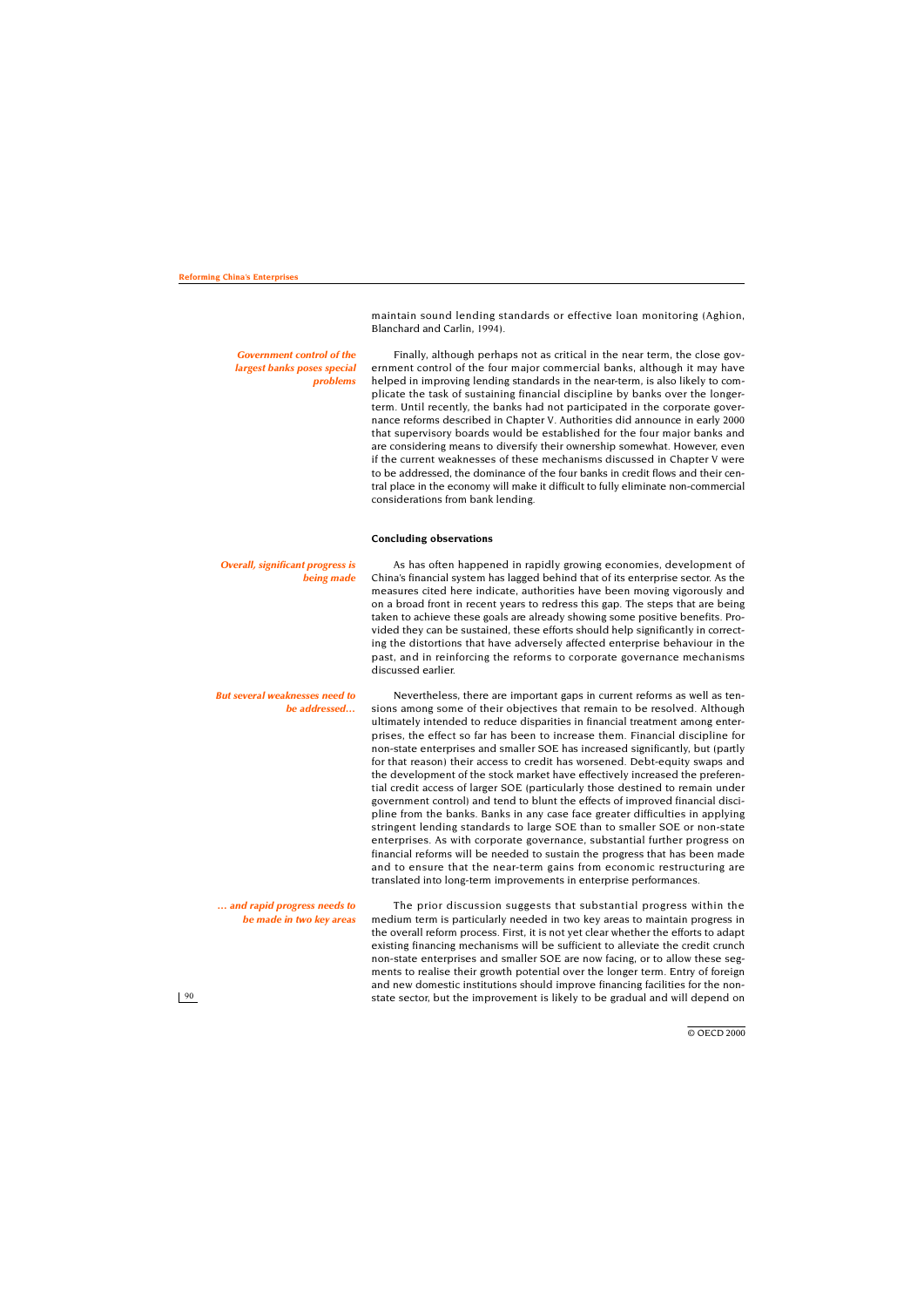the development of the inter-bank and other facilities needed to provide the funding base for the new entrants. In the meantime, a more active and comprehensive approach to improving financing for smaller SOE and non-state enterprises will be needed if present restraints on credit supplies do not ease, or worsen. As suggested in Chapter III, acceleration and expansion of existing experimental programmes to provide credit guarantees or loans to creditworthy smaller SOE and non-state enterprises would help in this respect and need not involve substantial direct budgetary costs in the near-term.

Second, it is essential that the vicious circle underlying the continuing need to provide policy loans be decisively broken and soon. Otherwise, the current tightening of bank lending standards is unlikely to be sustained, banks' financial health is unlikely to continue to improve and could worsen again, financial discipline is likely to remain highly uneven and weak overall, and the effectiveness of corporate governance reforms will be seriously compromised. The key requirement is to end remaining commercial bank lending to enterprises that are not creditworthy, with alternative forms of support to the enterprises provided where necessary. Some expansion of the current programme to deal with bank NPL may also be necessary if, as is quite possible, substantial amounts of such loans remain in commercial bank portfolios.

- The most effective approach would be to end remaining policy lending by the commercial banks and to apply strict lending standards across the board to all enterprises regardless of their status or condition. Under this approach all loans failing to meet strict commercial standards but deemed necessary for other reasons would be transferred to the policy banks, whose operations would then have to expand. If this cannot be done in present circumstances, a second best approach would be for bank management and supervisors to explicitly identify and acknowledge loans made for non-commercial purposes (*i.e.* those not meeting strict commercial lending standards), in order to effectively segregate such policy lending from the normal commercial lending process.
- Given the significant risk that the NPL problem could re-emerge, authorities may also need to consider expanding the present programme to allow loans classified as NPL in the initial stages of the 1996 banking reform (say 1996 and 1997) to be transferred to the BAMC. However, it is very important that any such modification be done on a "one time only" basis so that banks' responsibility for sound lending is not impaired.

Over the longer term, the government ownership and exceptional dominance of the major state commercial banks presents particular challenges to financial reforms in China. The problems other countries have encountered in maintaining effective governance of state-owned banks raise questions about whether the major commercial banks in China will be able to maintain prudential standards and exercise effective financial discipline over enterprises, while at the same time serving as the "lead banks" for the strategic core of SOE and developing their facilities for financing non-state enterprises. The present policy is to promote development of existing and new financial institutions to increase competition while relying on supervisory authorities to prevent any backsliding in prudential standards. However, more comprehensive restructuring of the banking system, including the four major commercial banks, will deserve consideration for the next phase of reforms.

*Ending non-commercial bank lending is essential*

*Longer term challenges: the governance of state banks…*